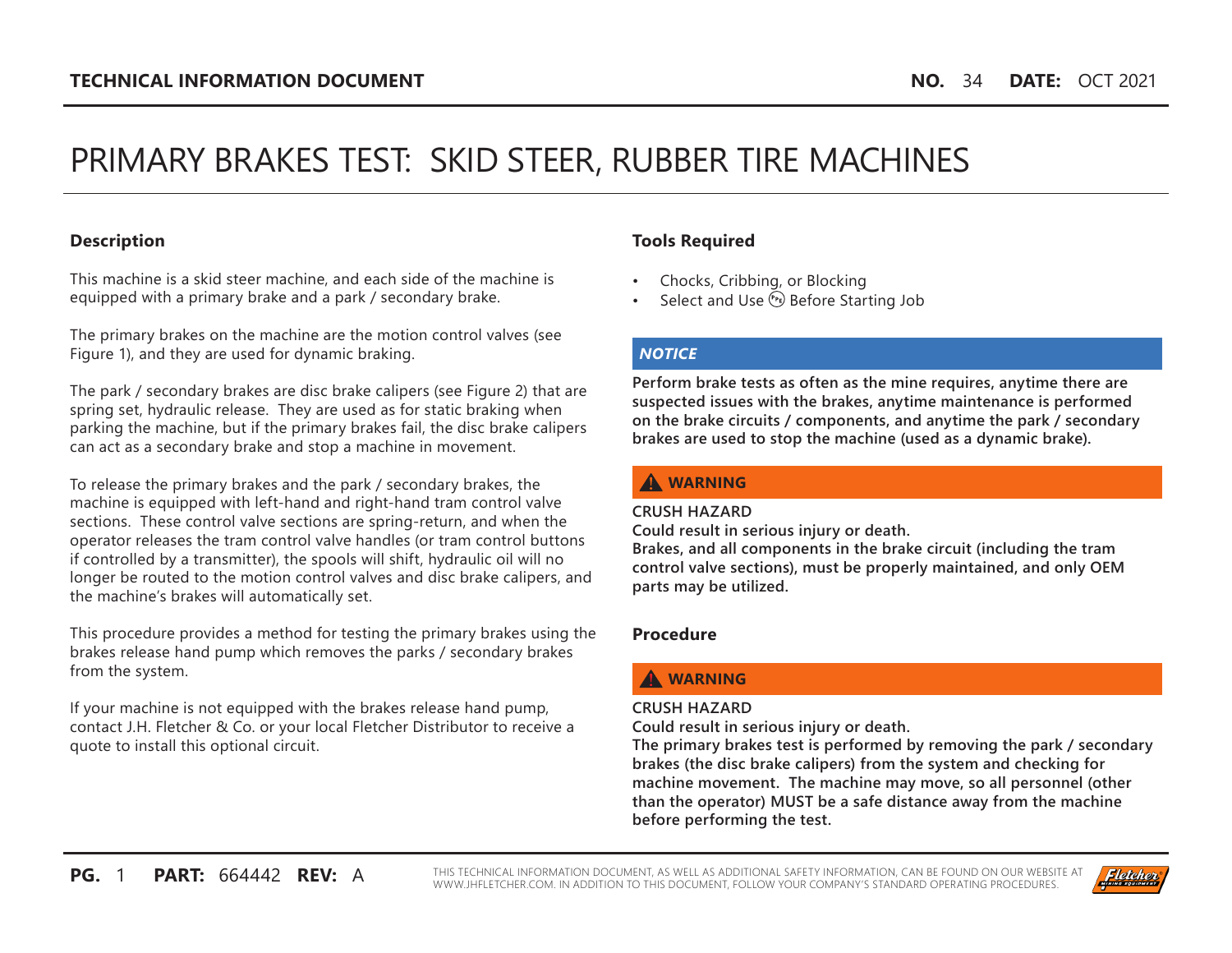- 1. Park machine on the maximum grade as listed on the Machine Tag (see Figure 3) or on the maximum grade in which the machine is to be operated (if less than what is listed on tag). Park machine in a safe place away from ribs, other machines, or any other obstacles.
- 2. Install chocks, cribbing, or blocking approximately six inches (152 millimeters) behind each tire (downhill).

#### *NOTICE*

**Chocks, cribbing, or blocking must be sized properly such that they are capable of stopping the machine should the machine move during testing. The machine's weight, minus any supplies stacked on the machine, can be found on the Machine Tag (see Figure 3).**

- 3. Inform personnel in the area of your intentions to test the primary brakes, and ensure all personnel are a safe distance away from the machine.
- 4. Locate the brake release hand pump (see Figure 4) on the machine. The brake release hand pump will either be located in the walkway on the machine or on one of the sides of the machine. For purposes of performing brake tests, the brake release hand pump must never be located at the rear of the machine. No one should ever stand behind or in front of the machine when performing any brake tests.
- 5. Using the brake release hand pump, release the park / secondary brakes and watch for machine movement.

## **WARNING**

#### **CRUSH HAZARD**

**Could result in serious injury or death.**

**Machine movement may occur. If brake release hand pump is located on the side of the machine, ensure feet, hands, body parts, clothing, etc. are clear of the tires before operating the brake release hand pump.**

- a) If machine movement is observed, immediately actuate the pressure release handle on the brake release hand pump to relieve the hydraulic pressure in the park brakes lines which should stop the machine, or actuate the tram control valve handles in the Forward or Reverse direction and then back to Neutral to reset the park brakes. Do NOT operate the machine if movement is observed. If safe to do so (machine has stopped and is not moving), pressurize ATRS, and lower any components that can be used to stabilize the machine (stab jacks, rear lift, front lift, stab feet, etc.) to prevent machine movement. Then, shut down the machine, install chocks/cribbing/blocking next to tires, and contact your supervisor or maintenance personnel to check / repair the machine.
- b) If machine movement is not observed, repeat steps 1 through 5 with the machine parked on the grade in the opposite direction to test the counterbalance cartridges for the opposite direction. Once the machine has passed the Primary Brakes Test in both directions, and the machine has passed the Park / Secondary Brakes Test, the machine may be put back into operation.